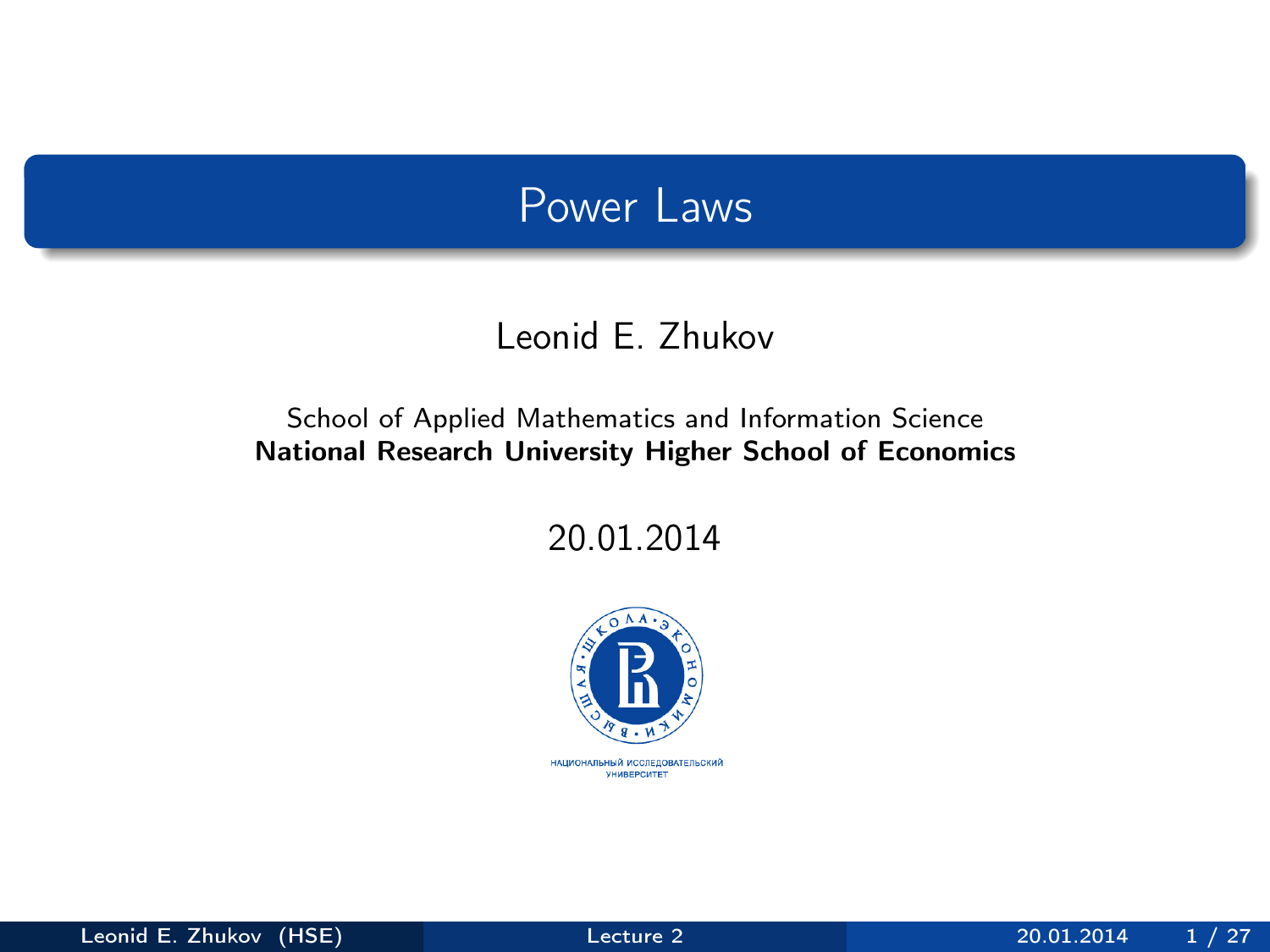## Continues distribution

- **Continues random variable X**
- Probability density function (PDF)  $f(x)$ :

$$
Pr(a \le X \le b) = \int_{a}^{b} f(x) dx
$$

 $f(x) \geq 0, \int_{-\infty}^{\infty} = 1$ Cumulative distribution function (CDF)

$$
F(x) = Pr(X \leq x) = \int_{-\infty}^{x} f(y) dy
$$

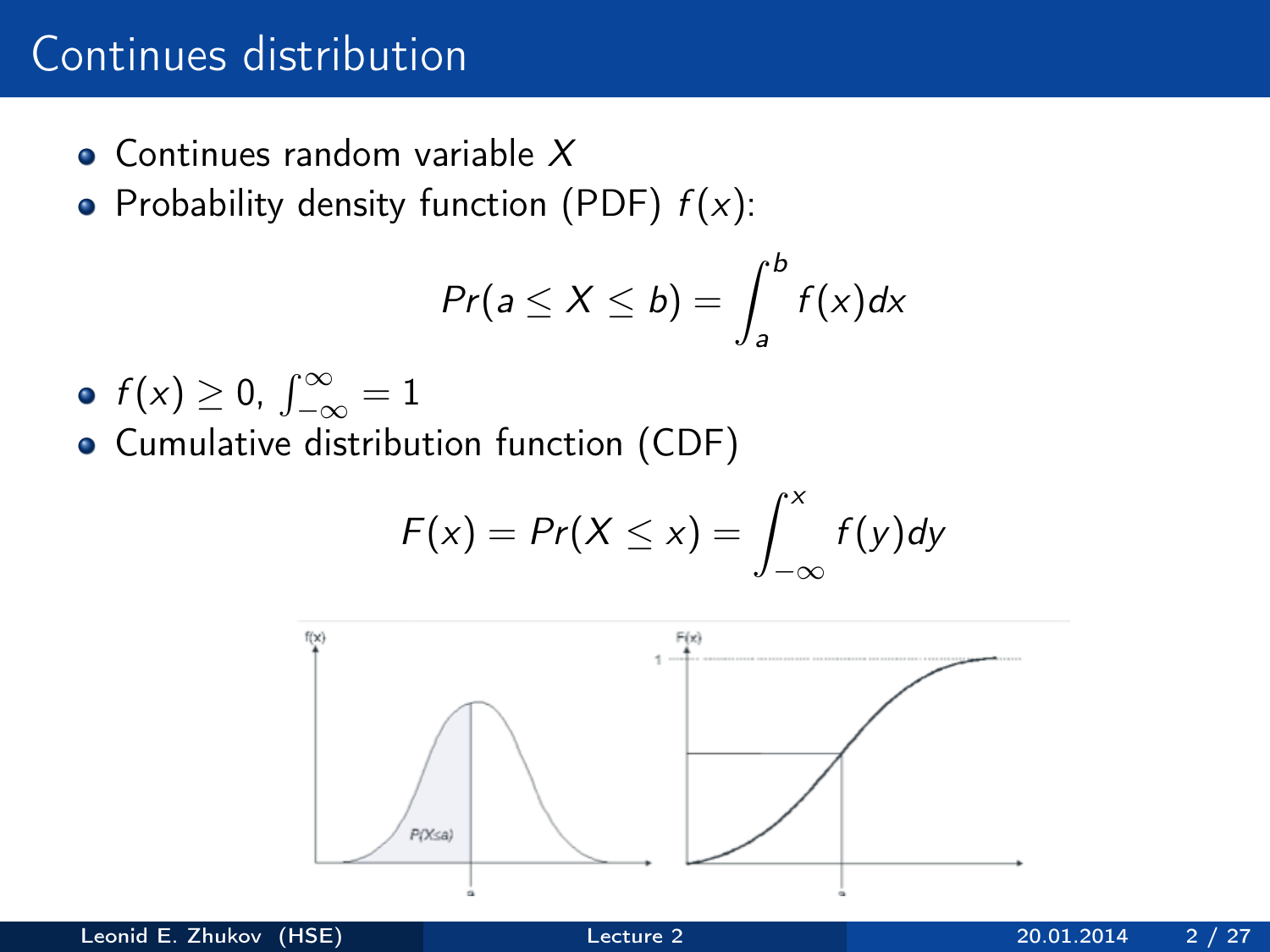### Discrete distribution

- $\bullet$  Discrete random variable  $X_i$
- Probability mass function (PMF)  $p(x)$ :

$$
p(x) = Pr(X_i = x)
$$

- $p(x) \geq 0, \sum_{x} p(x) = 1$
- Cumulative distribution function (CDF)

$$
F(x) = Pr(X_i \leq x) = \sum_{y \leq x} p(y)
$$

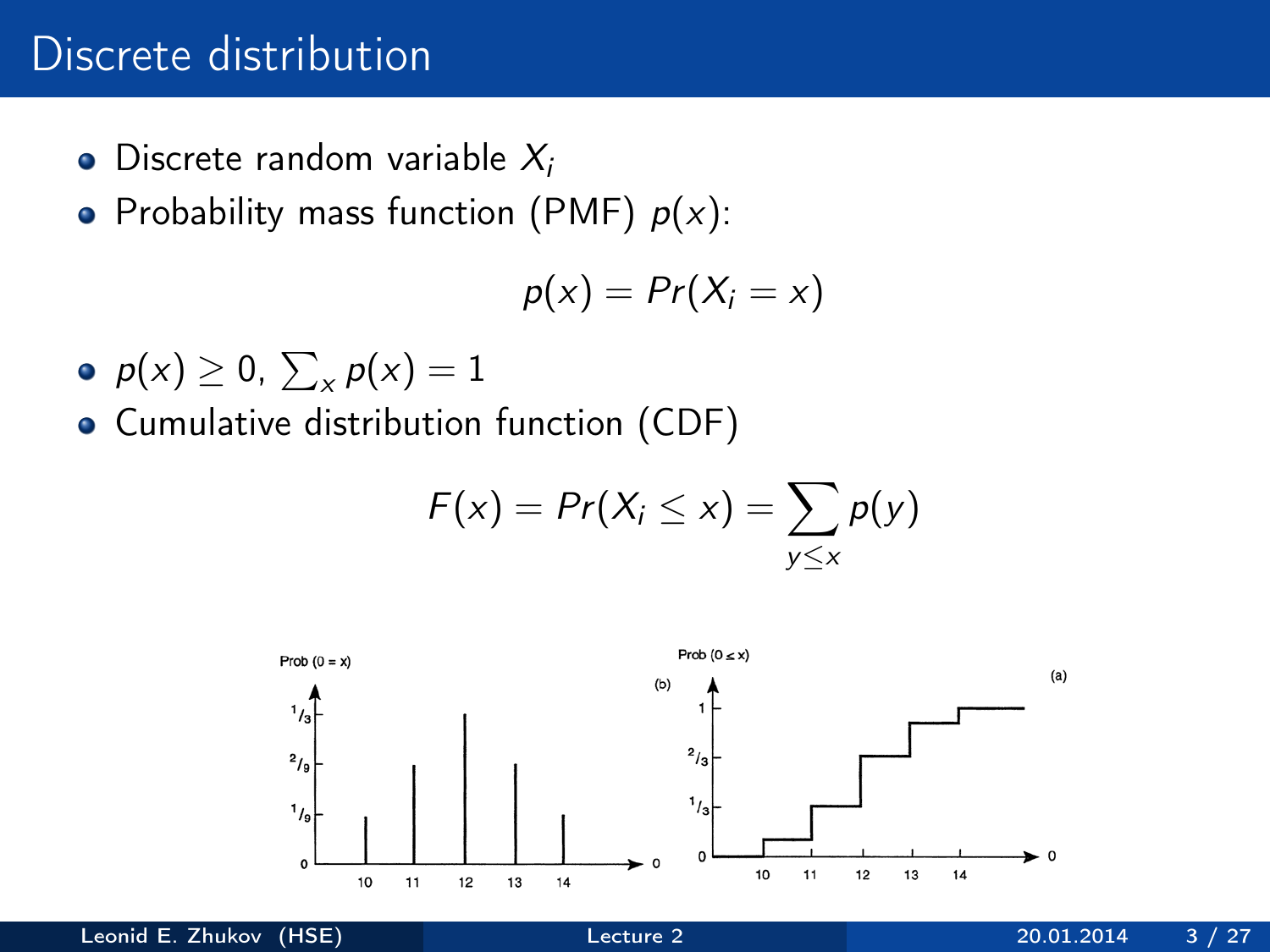## Empirical distributions



Newman et.al, 2005

Leonid E. Zhukov (HSE)  $\qquad \qquad$  [Lecture 2](#page-0-0)  $\qquad \qquad$  20.01.2014  $\qquad 4$  / 27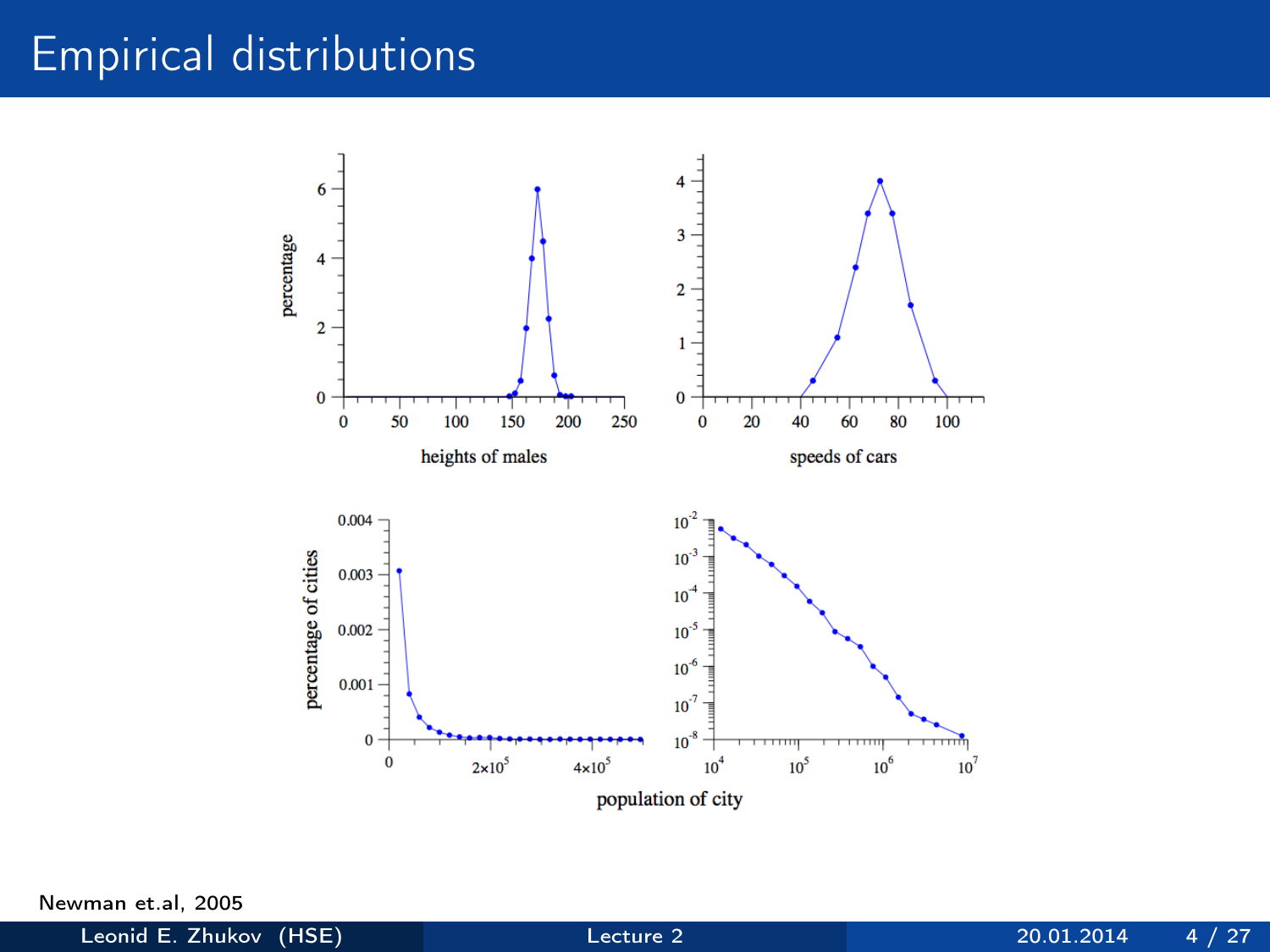## Empirical distributions



Newman et.al, 2005

Leonid E. Zhukov (HSE) [Lecture 2](#page-0-0) 20.01.2014 5 / 27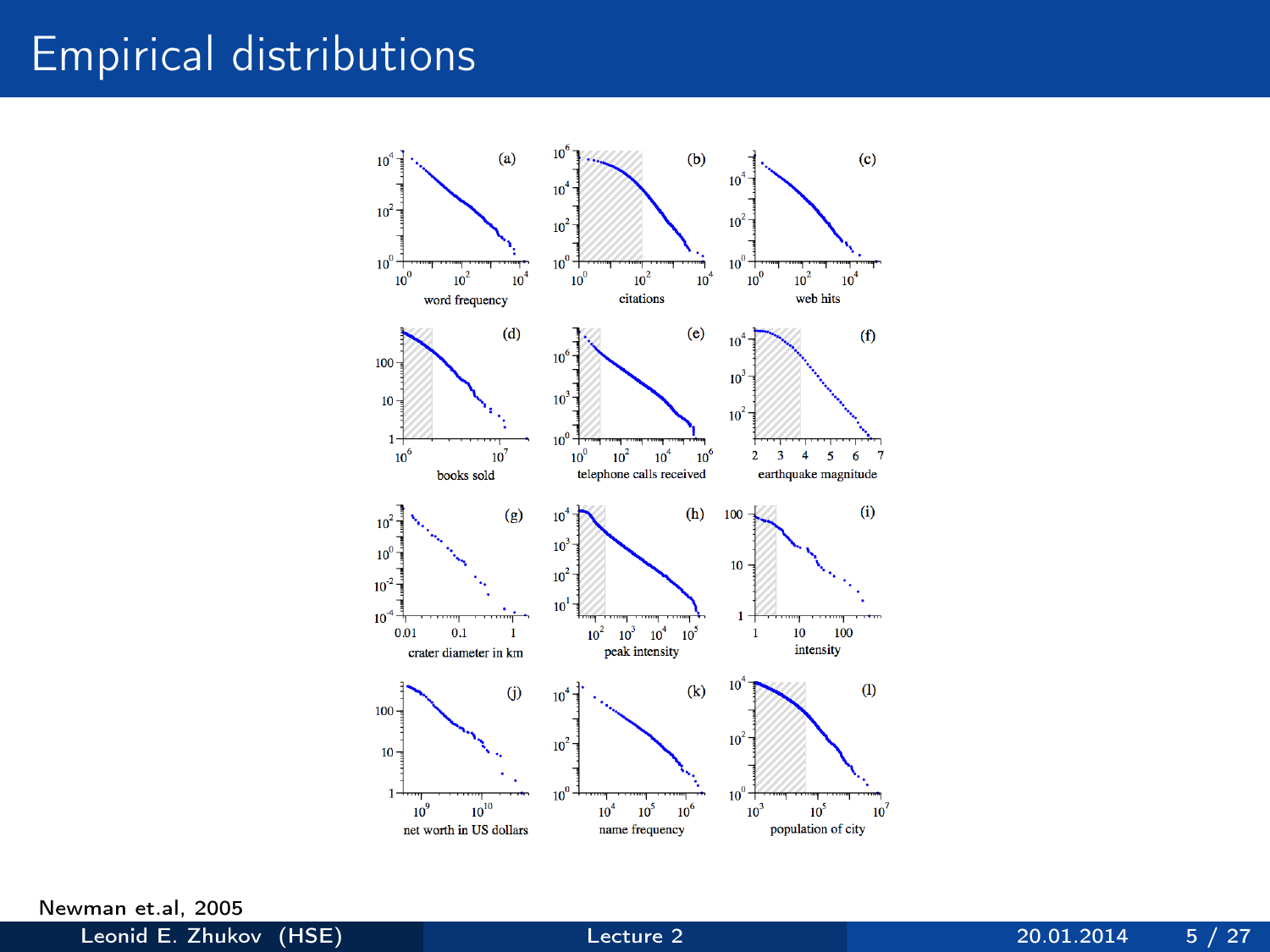Continues approximation

**Power law** 

$$
p(x) = C x^{-\alpha} = \frac{C}{x^{\alpha}}, \quad \text{for } x \geq x_{\text{min}}
$$

• Normalization ( $\alpha > 1$ )

$$
1 = \int_{x_{\min}}^{\infty} p(x)dx = C \int_{x_{\min}}^{\infty} \frac{dx}{x^{\alpha}} = \frac{C}{\alpha - 1} x_{\min}^{-\alpha + 1}
$$

$$
C = (\alpha - 1) x_{\min}^{\alpha - 1}
$$

Power law PDF

$$
p(x) = \frac{\alpha - 1}{x_{\text{min}}} \left(\frac{x}{x_{\text{min}}}\right)^{-\alpha}
$$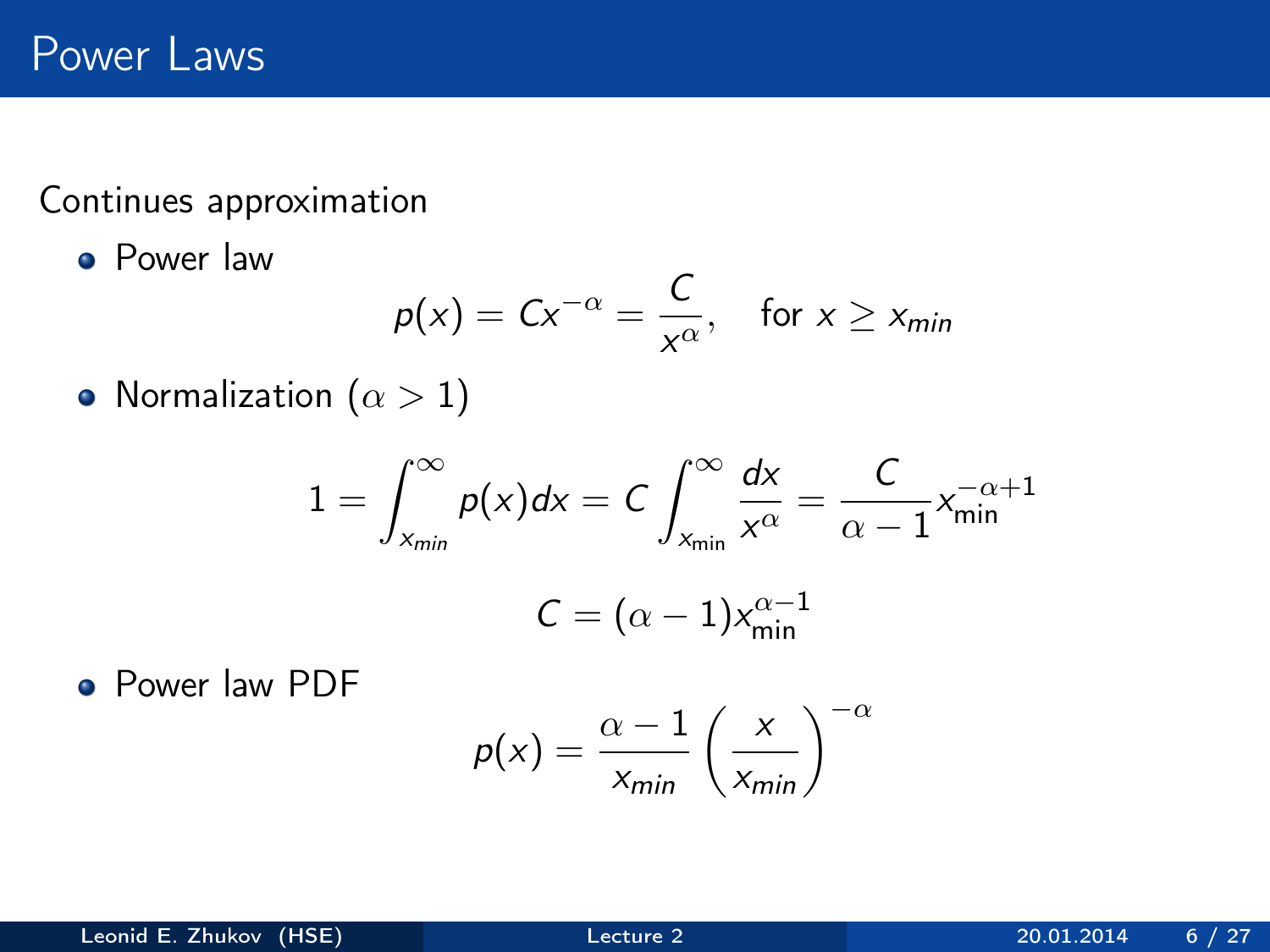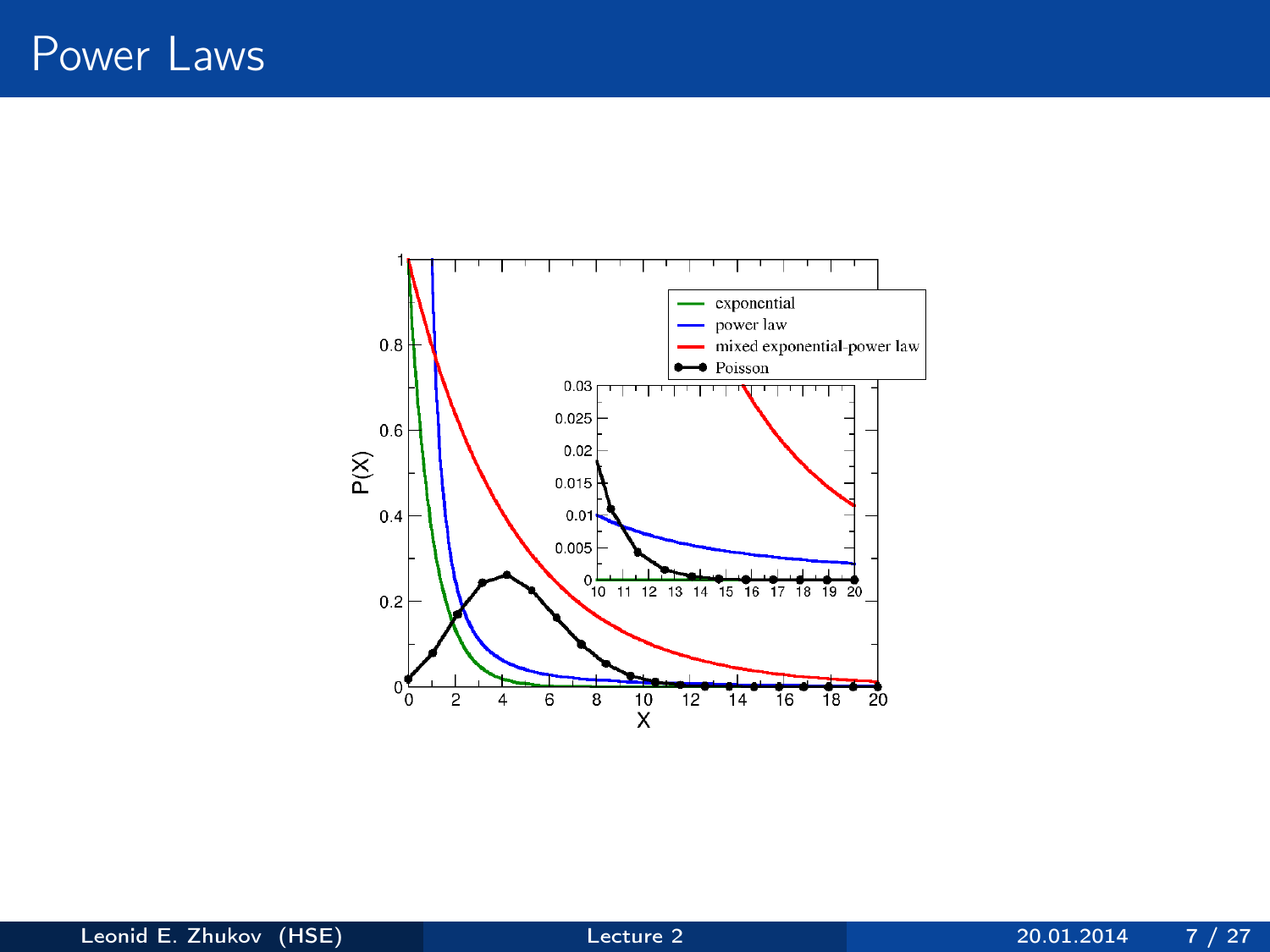

 $p(x) = Cx^{-\alpha}$ 

$$
\log p(x) = \log C - \alpha \log x
$$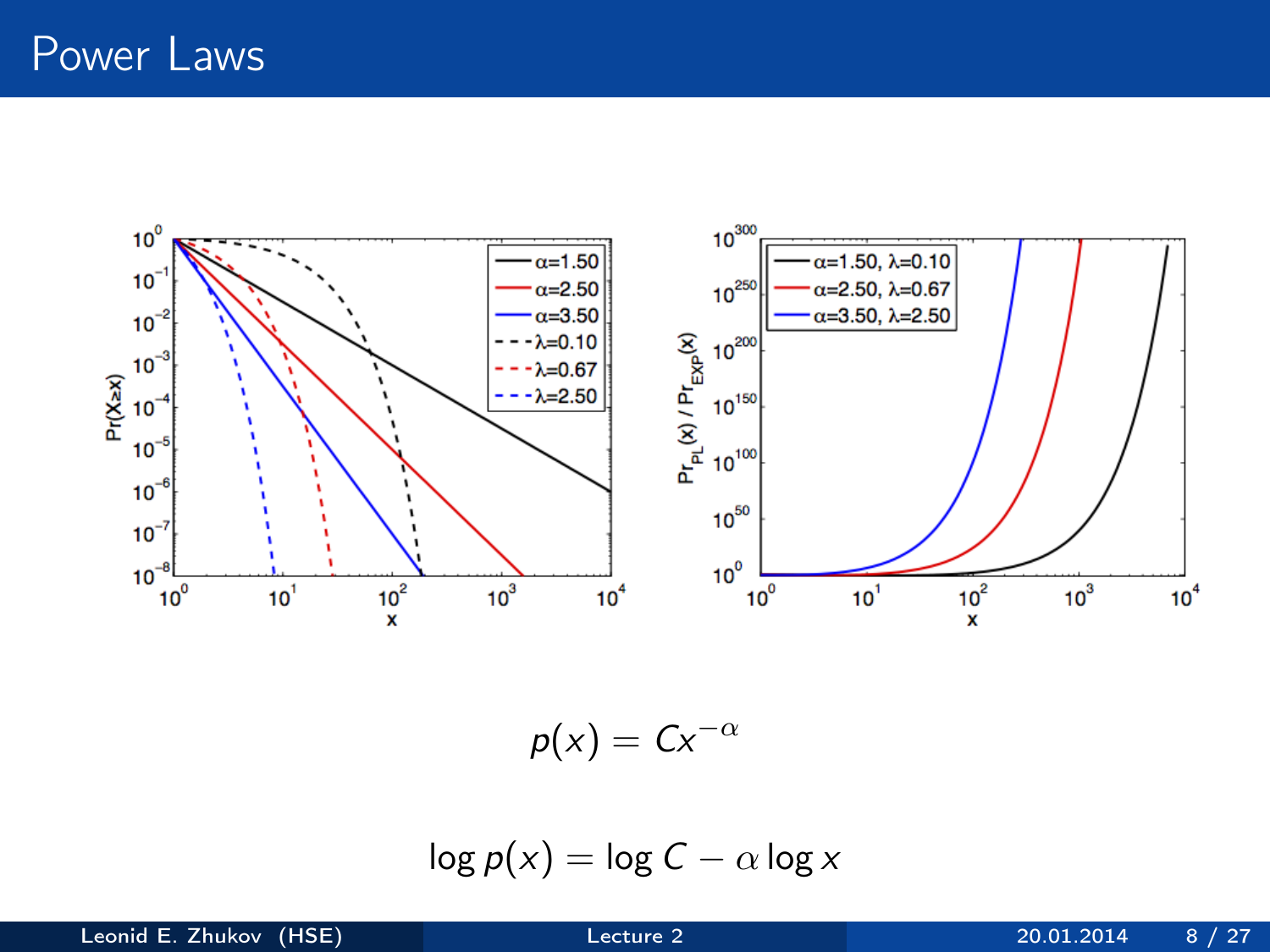#### PDF

$$
p(x)=\frac{C}{x^{\alpha}}
$$

• mean  $(\alpha > 2)$ 

$$
\langle x \rangle = \int_{x_{\text{min}}}^{\infty} x p(x) dx = C \int_{x_{\text{min}}}^{\infty} \frac{dx}{x^{\alpha - 1}} = \frac{\alpha - 1}{\alpha - 2} x_{\text{min}}
$$

• standard deviation  $(\alpha > 3)$ 

$$
\langle x^2 \rangle = \int_{x_{\min}}^{\infty} x^2 p(x) dx = C \int_{x_{\min}}^{\infty} \frac{dx}{x^{\alpha - 2}} = \frac{\alpha - 1}{\alpha - 3} x_{\min}^2
$$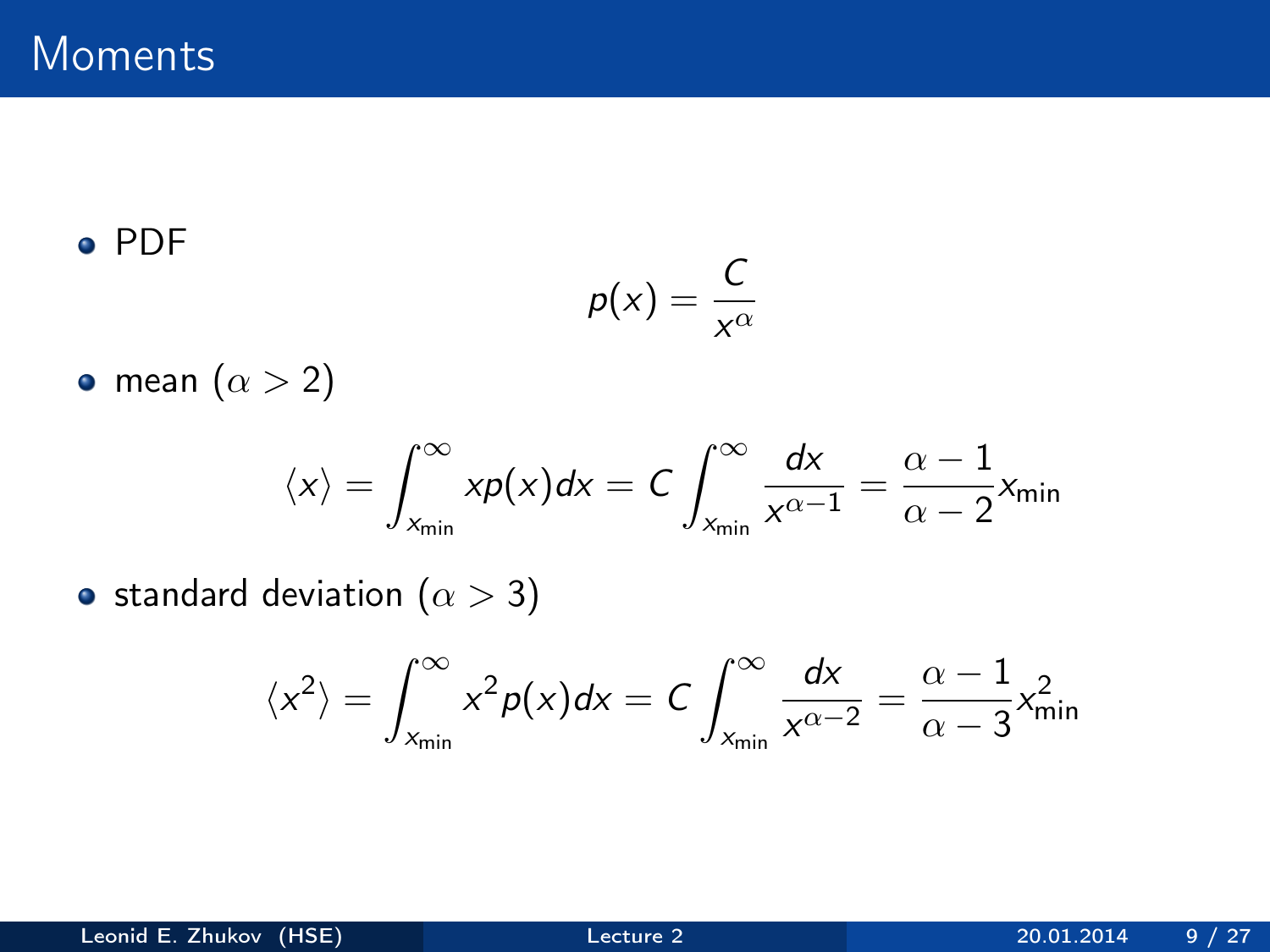

Clauset et.al, 2009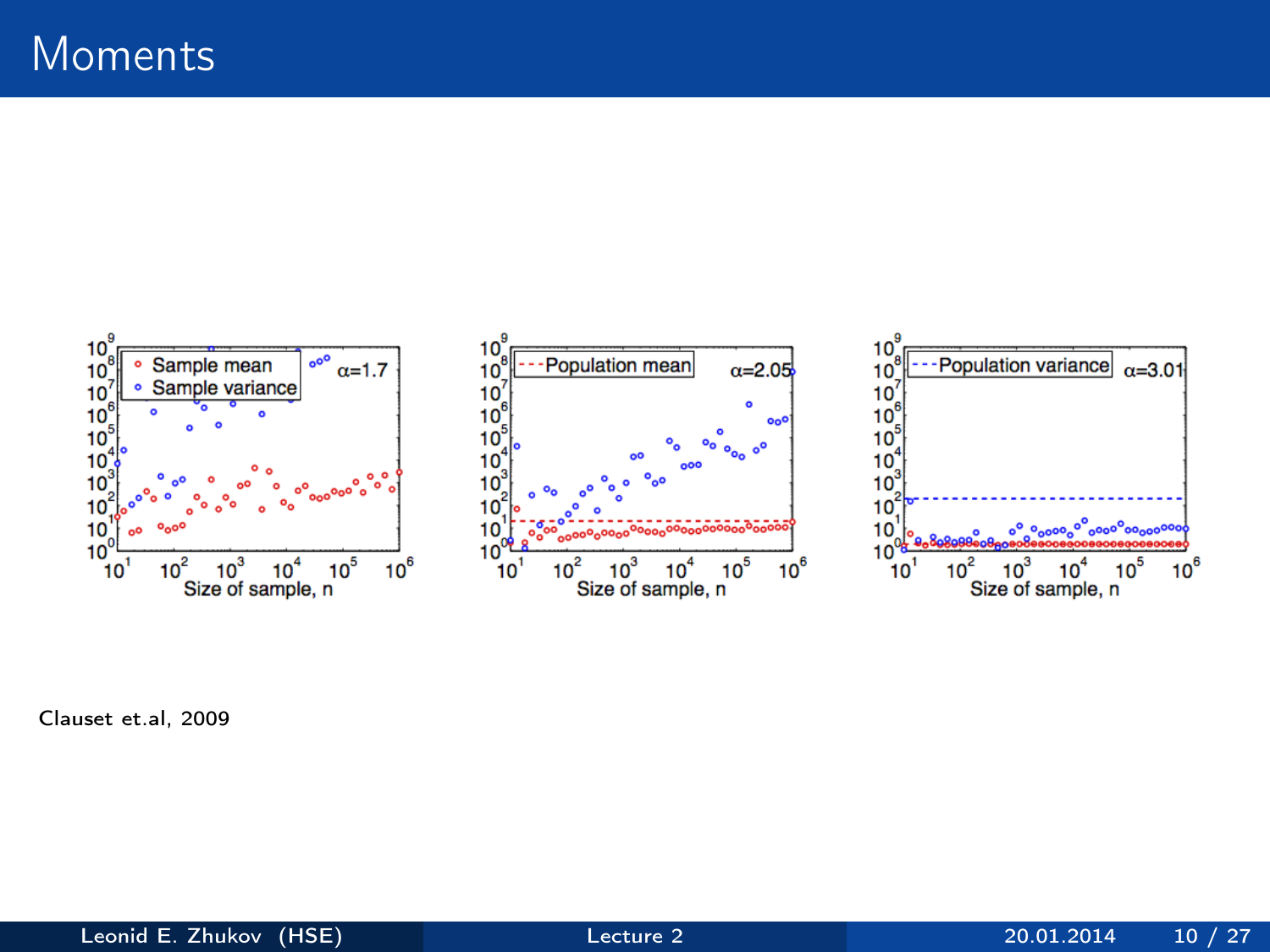## Scale invariance

• Scaling of the density

$$
p(bx) = C(bx)^{-\alpha} = Cb^{-\alpha}x^{-\alpha} \sim p(x)
$$

**•** Scale invariance

$$
\frac{p(10x_2)}{p(10x_1)} = \frac{p(x_2)}{p(x_1)}
$$

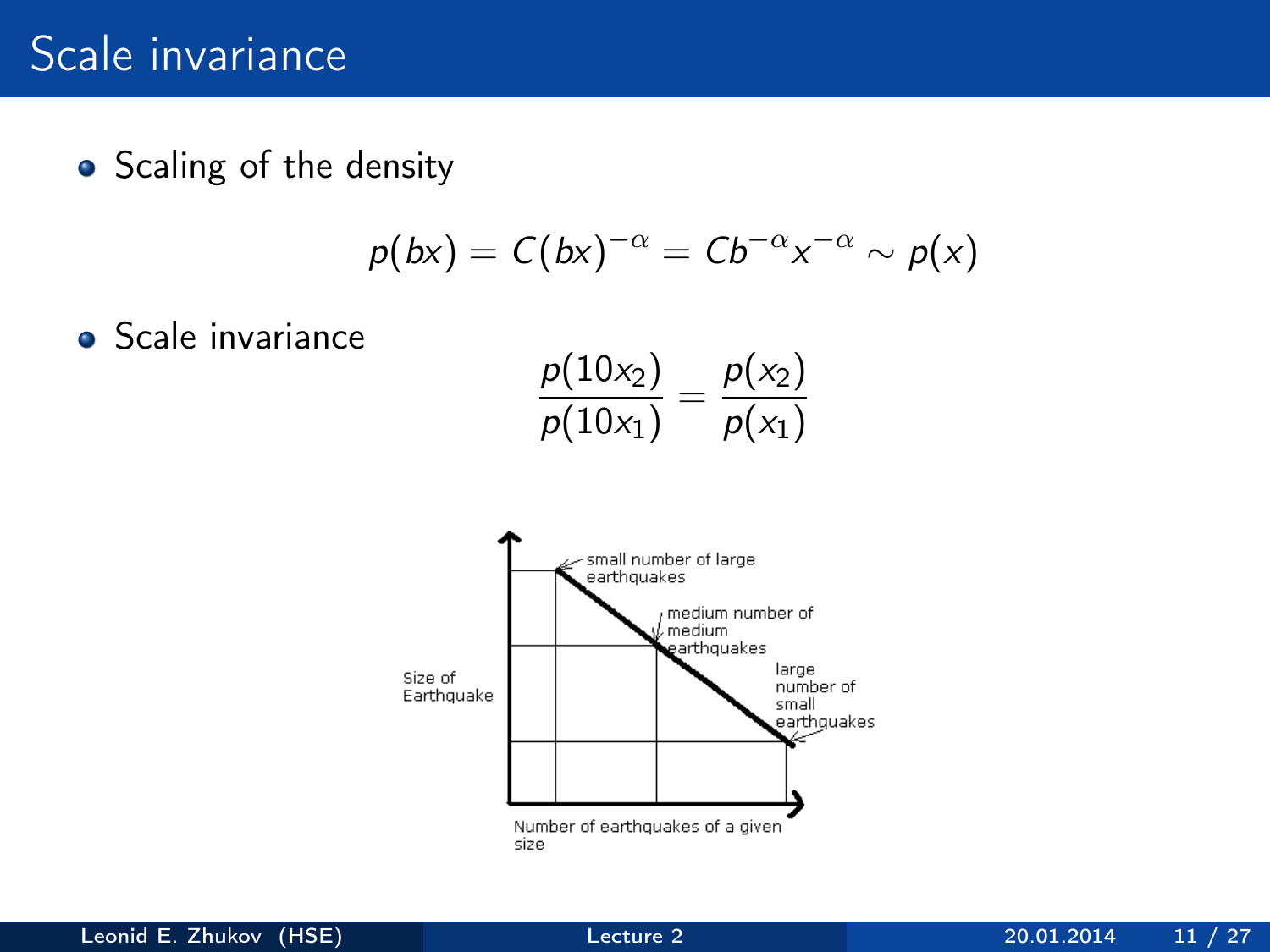**Cumulative distribution function CDF** 

$$
F(x) = Pr(X \le x) = \int_{-\infty}^{x} p(y) dy = \int_{x_{\text{min}}}^{x} p(y) dy
$$

Complimentary cumulative distribution function cCDF

$$
\bar{F}(x) = 1 - F(x) = Pr(X > x) = \int_x^{\infty} p(y) dy
$$

• Power law  $p(x) = Cx^{-\alpha}$ 

$$
\bar{F}(x) = \frac{C}{\alpha - 1} x^{-(\alpha - 1)} = \left(\frac{x}{x_{\min}}\right)^{-(\alpha - 1)}
$$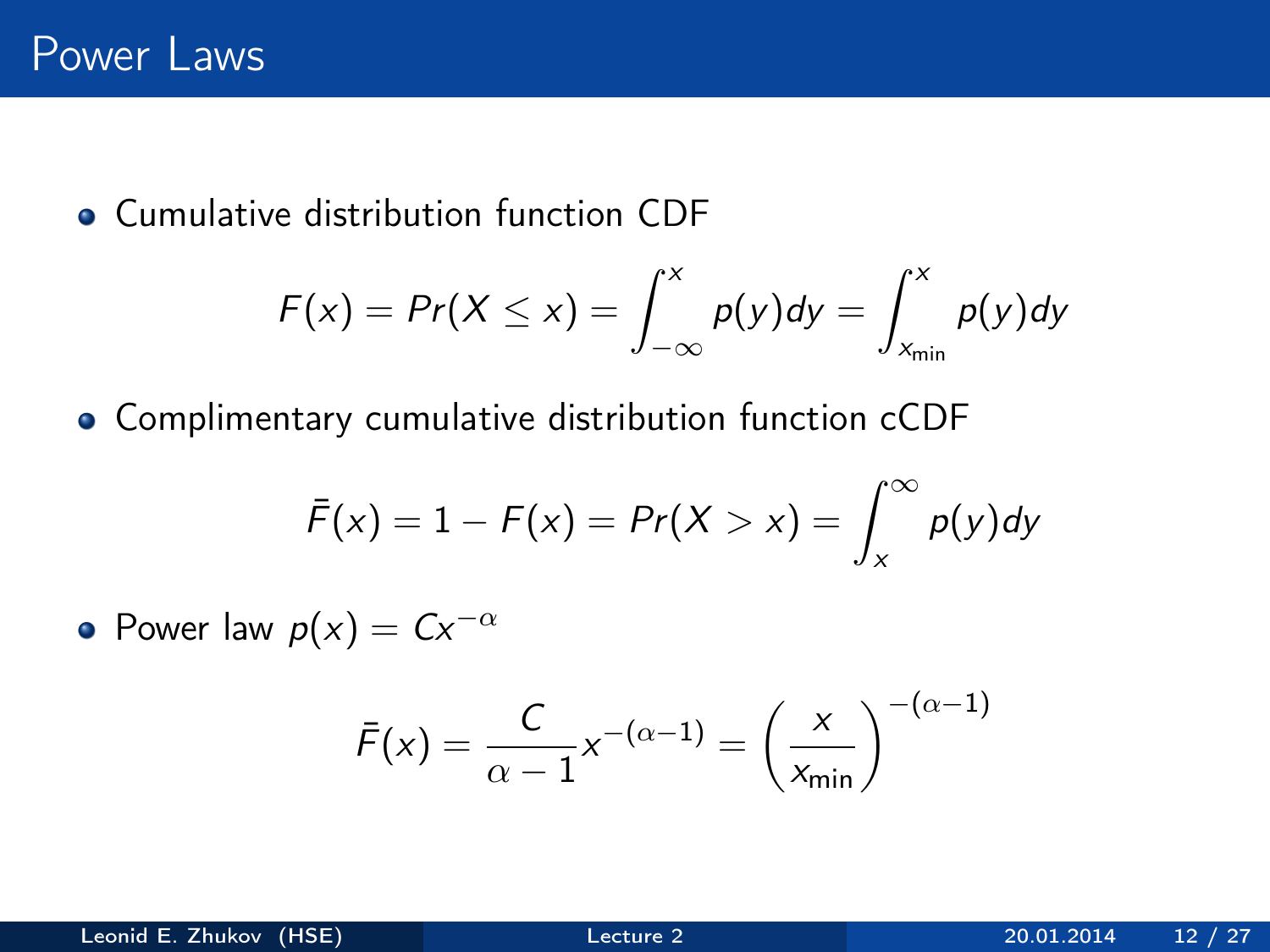## Power law histograms



Newman et.al, 2005

Leonid E. Zhukov (HSE) [Lecture 2](#page-0-0) 20.01.2014 13 / 27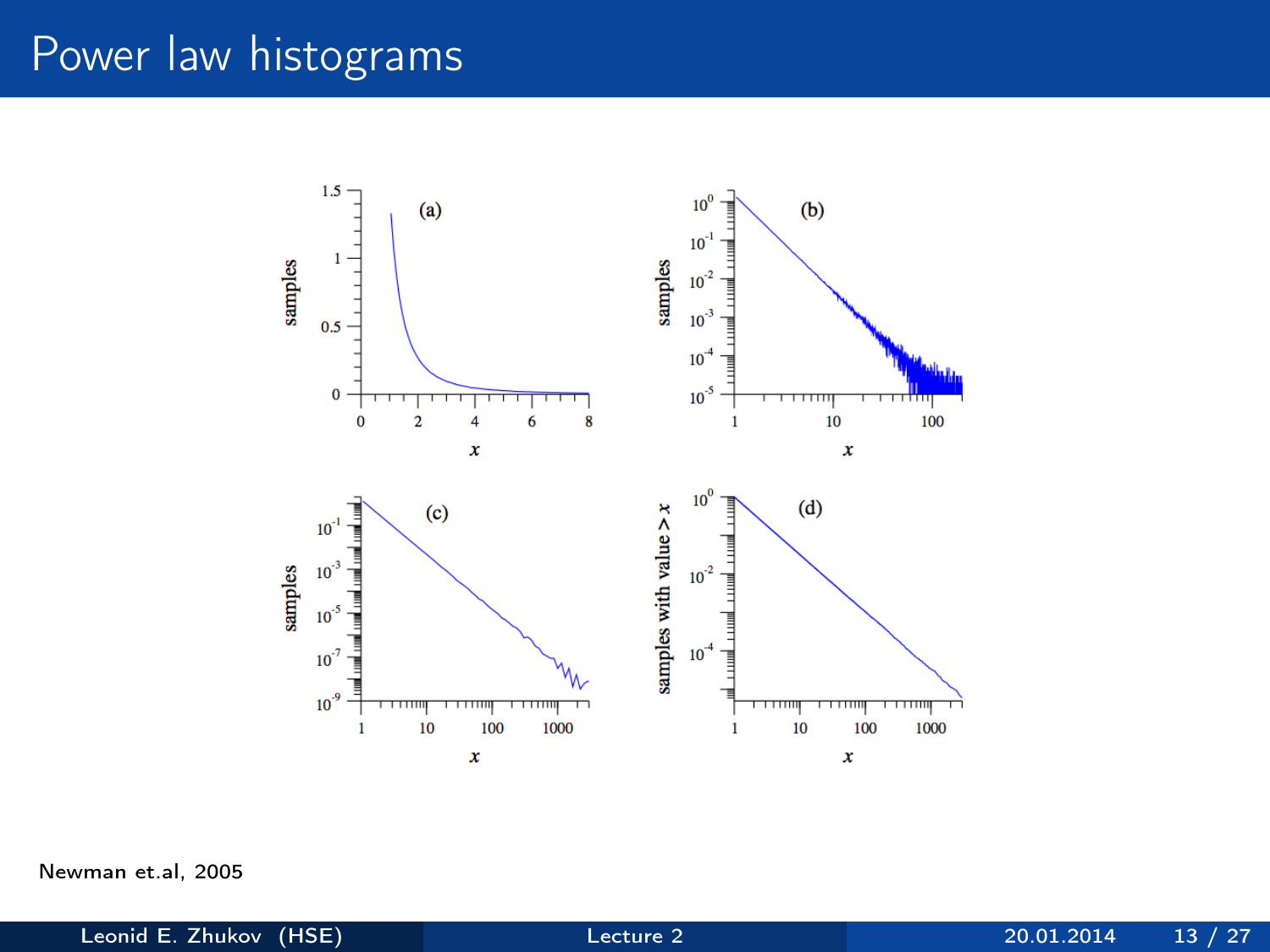## Zips'f law

Zipf's law - the frequency of any word is inversely proportional to its rank in the frequency table: words are sorted by frequency in decreasing order.

• word frequency

$$
f(k)\sim 1/k^s
$$

- cCDF  $\bar{F}(x) = Pr(X > x)$ : for n-th word, there are n words with higher frequences sorted before it
- Rank-frequency plot: rank(frequency) , x- frequency, y-rank

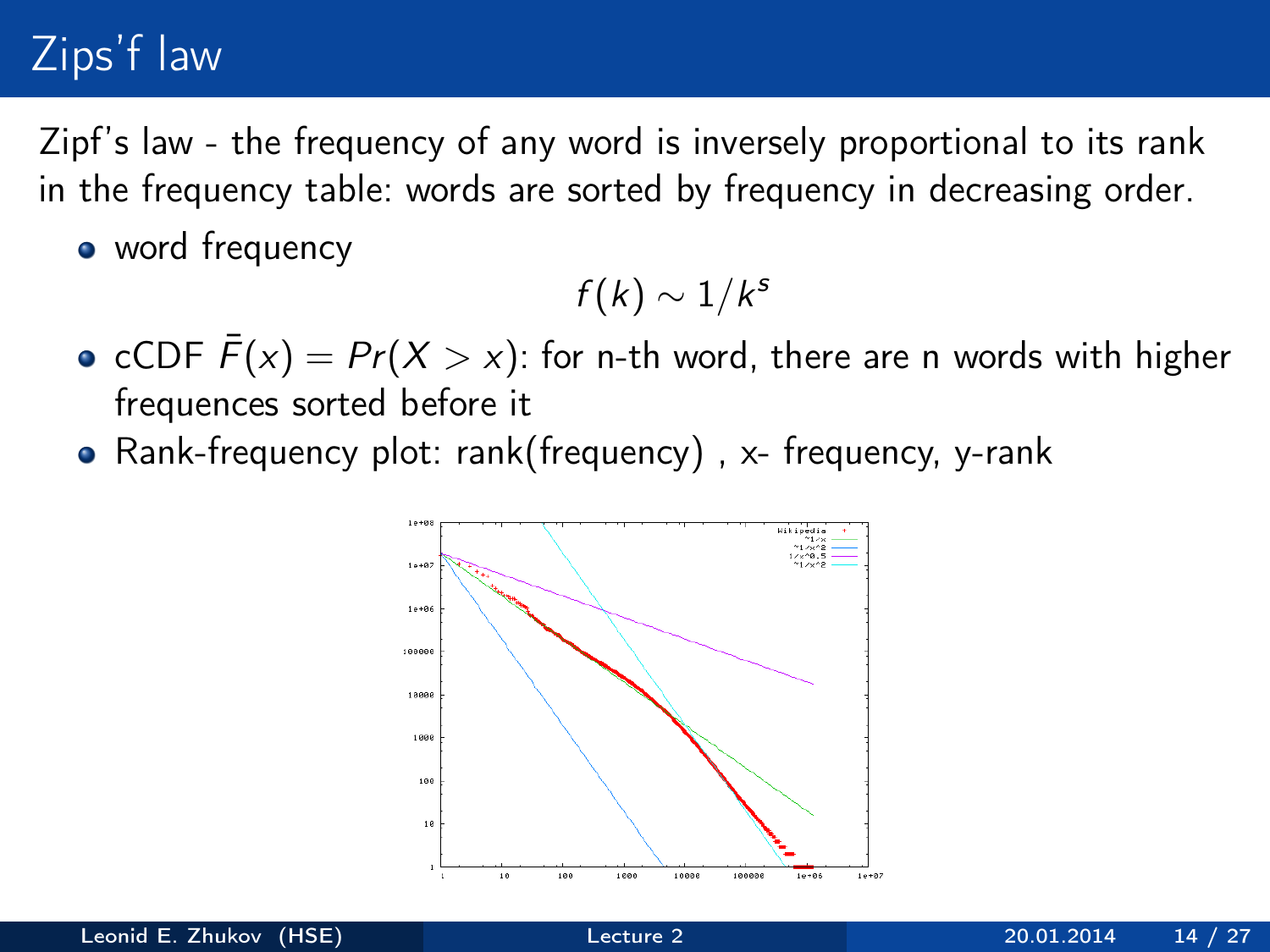## Node degree distribution

- Node degrees  $k_i = 1, 2, \dots k_{\text{max}}$
- Degree distribution  $P(k) \equiv P(k_i = k)$

$$
P(k) = \frac{n_k}{n} = \frac{n_k}{\sum_k n_k}
$$

**•** Power law

$$
P(k) = ck^{-\gamma} = \frac{c}{k^{\gamma}}
$$

Logarithmic coordinates

$$
\log(P(k)) = -\gamma \log k + \log c
$$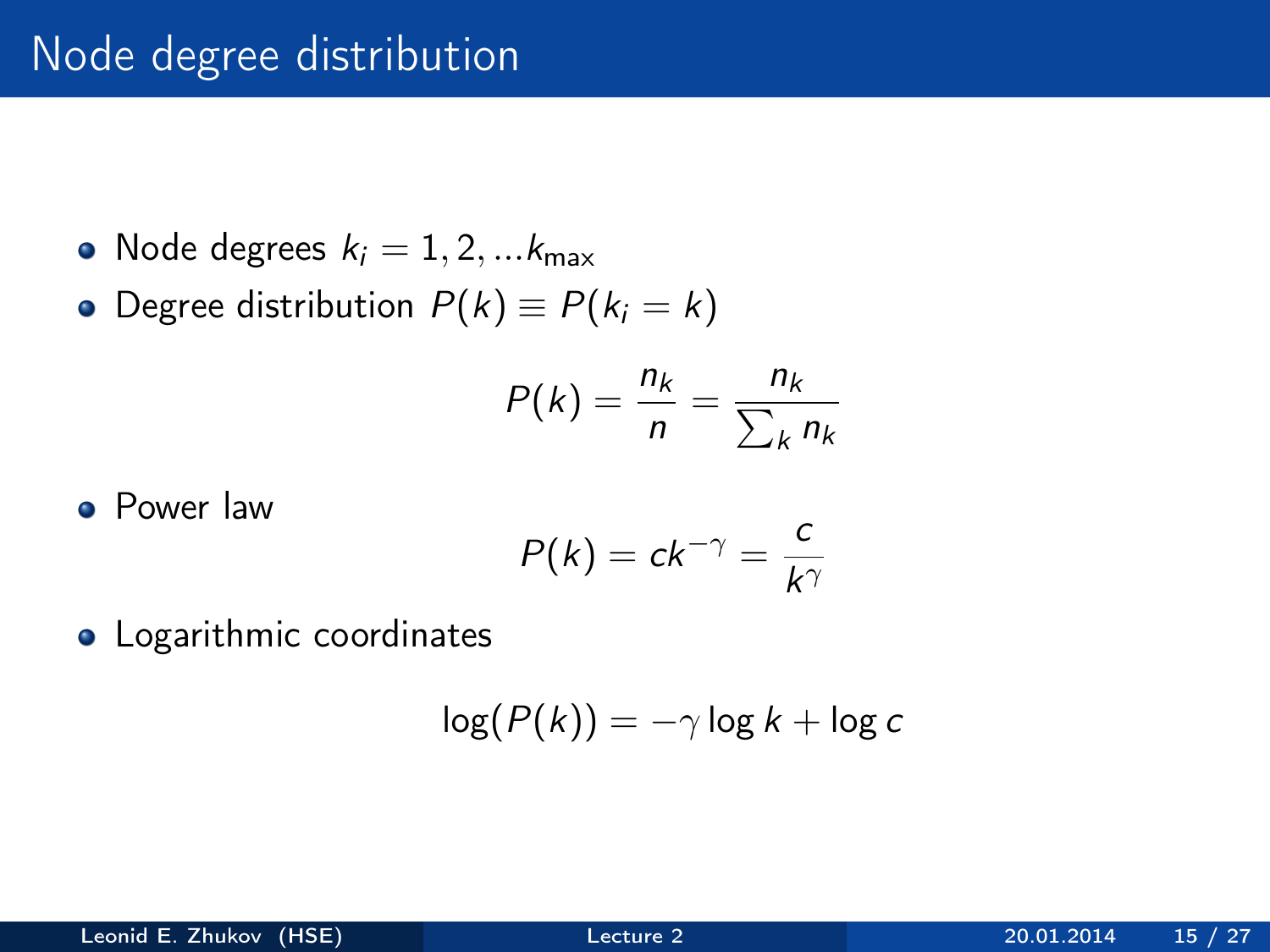## Power law networks

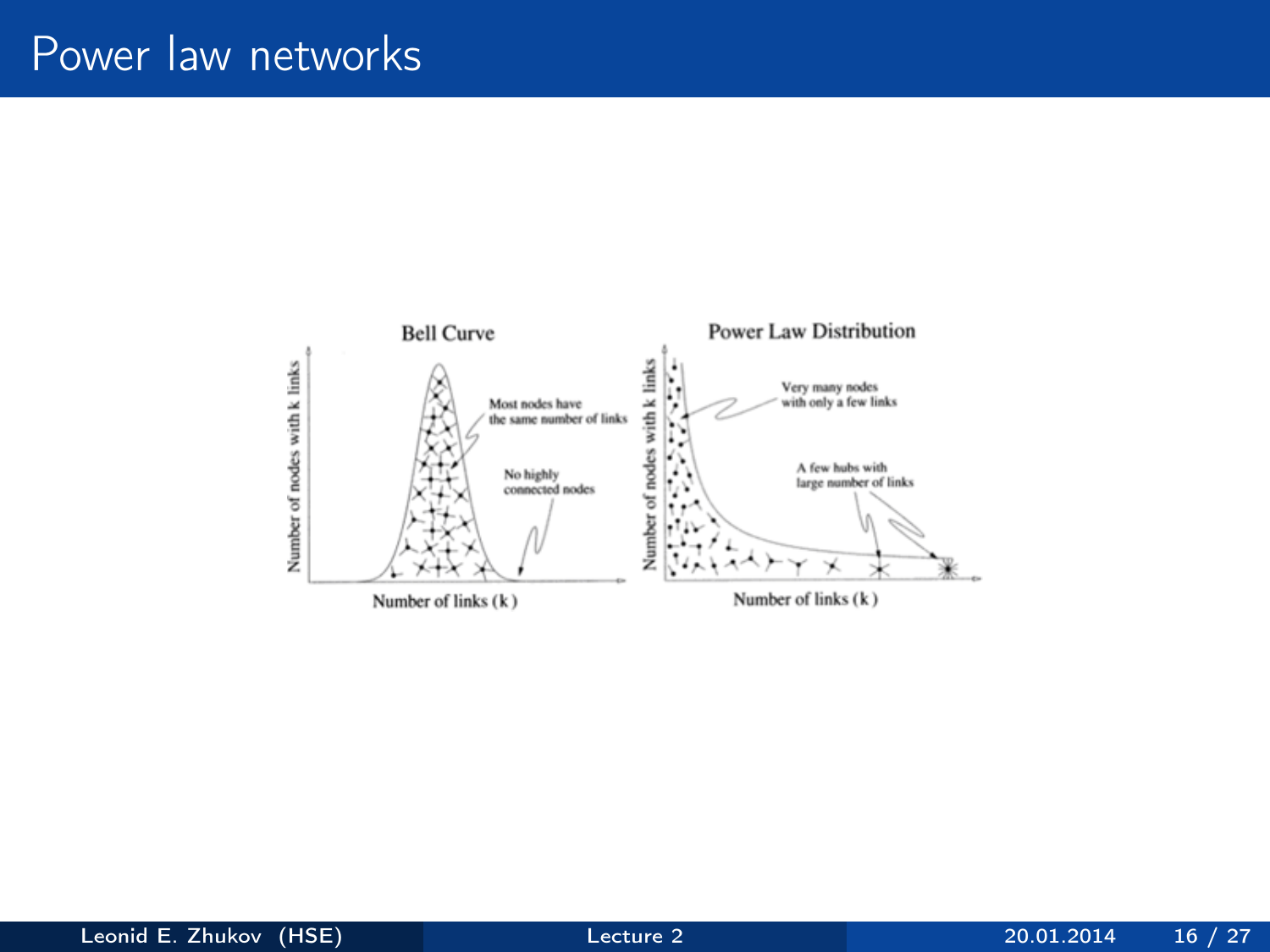### Power law networks



Actor collaboration graph, N=212,250 nodes,  $\langle k \rangle = 28.8$ ,  $\gamma = 2.3$ WWW, N = 325,729 nodes,  $\langle k \rangle = 5.6$ ,  $\gamma = 2.1$ Power grid data, N = 4941 nodes,  $\langle k \rangle = 5.5$ ,  $\gamma = 4$ Barabasi et.al, 1999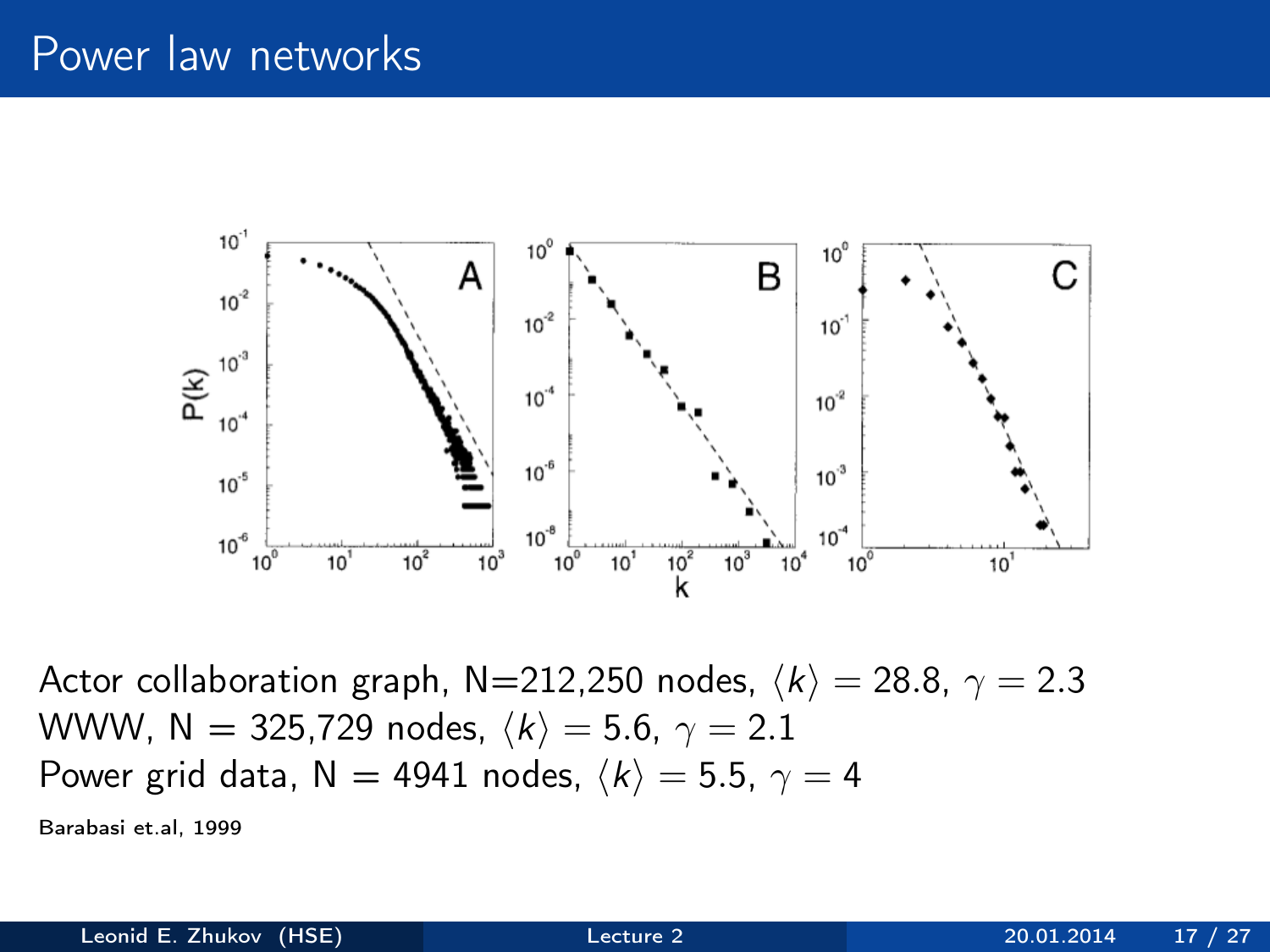## Power law networks



#### In- and out- degrees of WWW crawl 1999

Broder et.al, 1999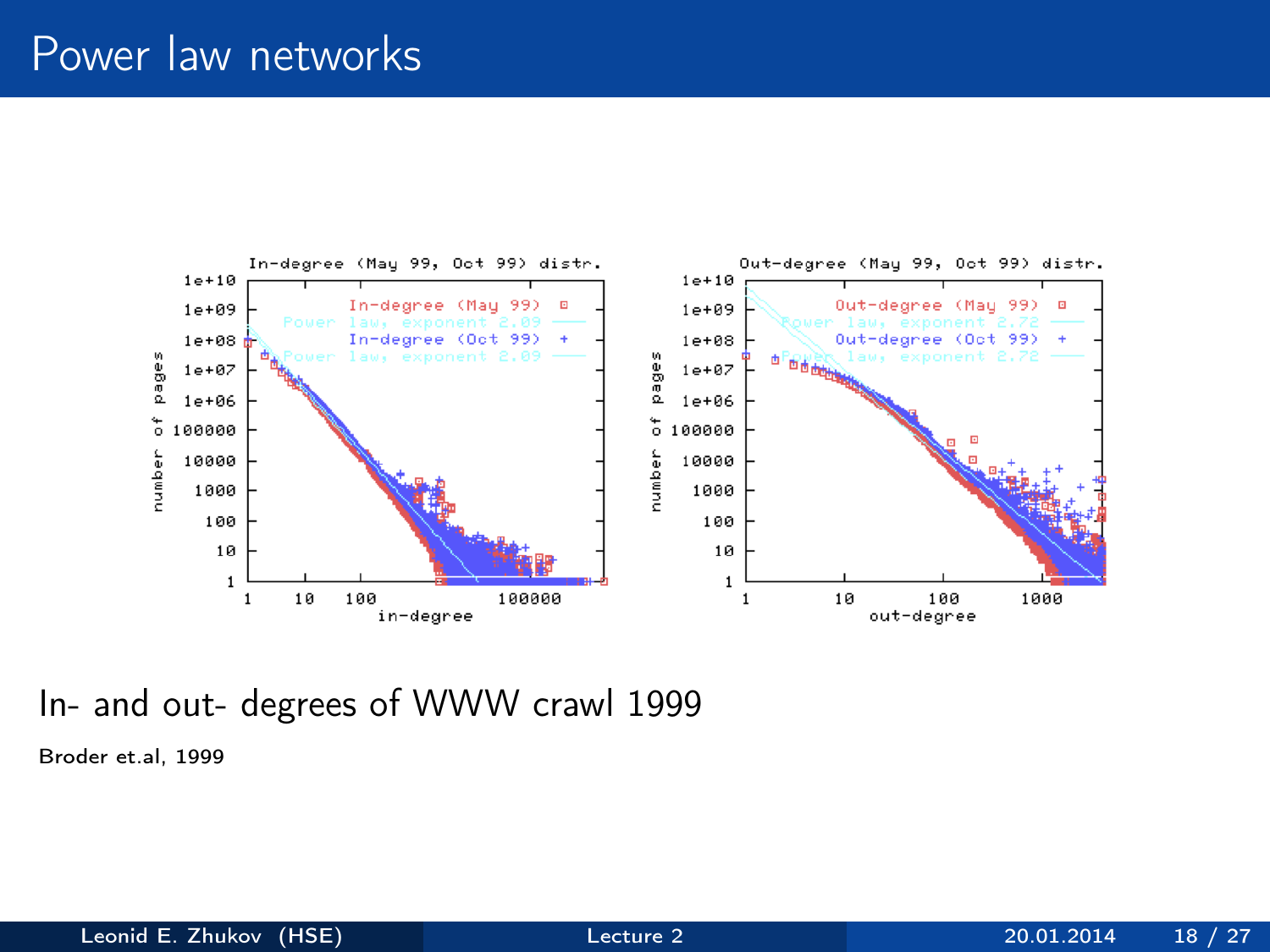### Parameter estimation:  $\alpha$

Maximum likelihood estimation of parameter  $\alpha$ 

• Let  $\{x_i\}$  be a set of *n* observations (points) independetly sampled from the distribution

$$
P(x_i) = \frac{\alpha - 1}{x_{\min}} \left(\frac{x_i}{x_{\min}}\right)^{-\alpha}
$$

• Probability of the sample

$$
P({xi}|\alpha) = \prod_{i}^{n} \frac{\alpha - 1}{x_{\min}} \left(\frac{x_i}{x_{\min}}\right)^{-\alpha}
$$

Bayes' theorem

$$
P(\alpha|\{x_i\}) = P(\{x_i\}|\alpha) \frac{P(\alpha)}{P(\{x_i\})}
$$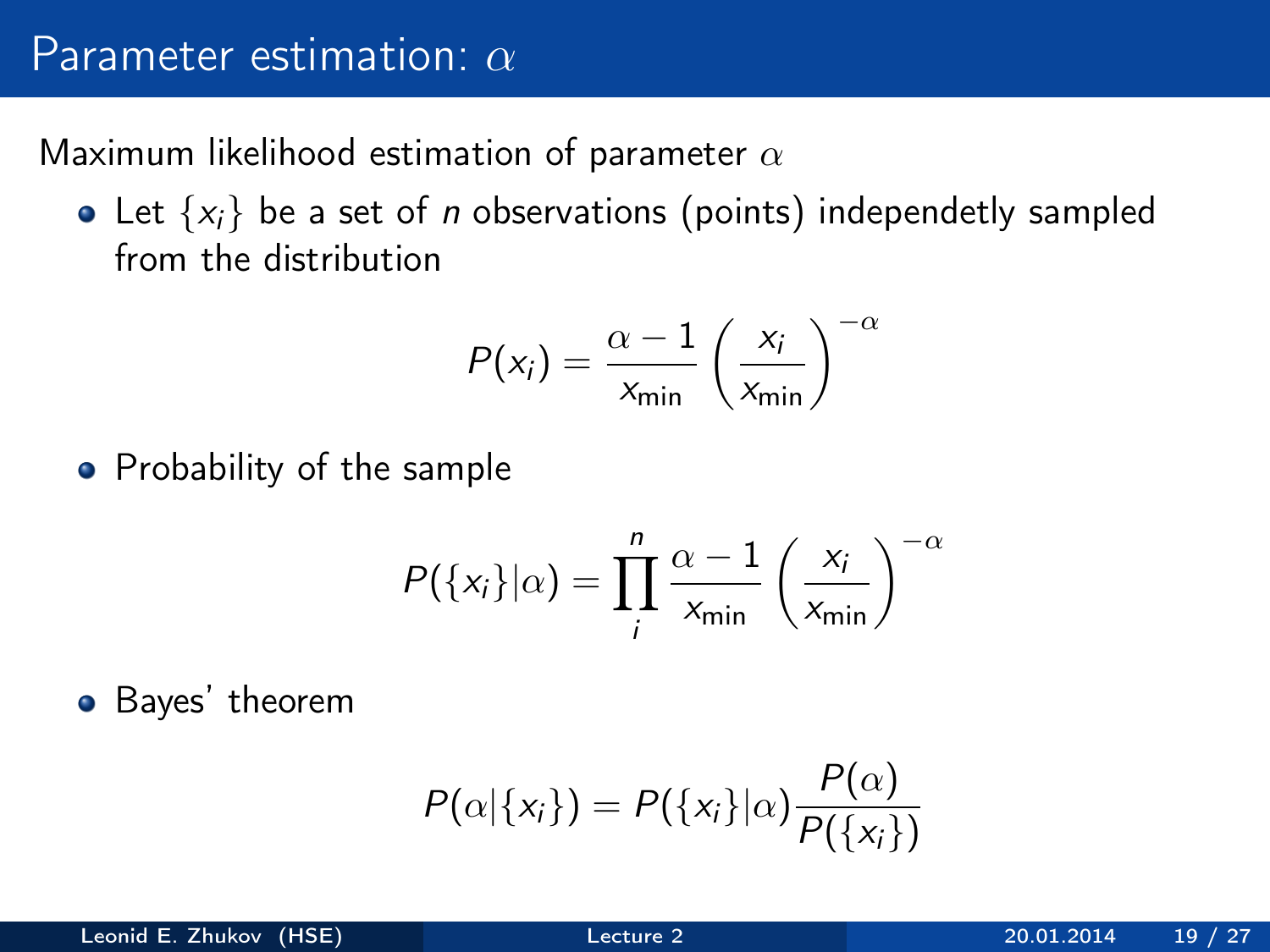## Maximum likelihood

**·** log-likelihood

$$
\mathcal{L} = \ln P(\alpha | \{x_i\}) = n \ln(\alpha - 1) - n \ln x_{\min} - \alpha \sum_{i=1}^n \ln \frac{x_i}{x_{\min}}
$$

maximization  $\frac{\partial \mathcal{L}}{\partial \alpha} = 0$ 

$$
\alpha = 1 + n \left[ \sum_{i=1}^{n} \ln \frac{x_i}{x_{\min}} \right]^{-1}
$$

**e** error estimate

$$
\sigma = \sqrt{n} \left[ \sum_{i=1}^{n} \ln \frac{x_i}{x_{\min}} \right]^{-1} = \frac{\alpha - 1}{\sqrt{n}}
$$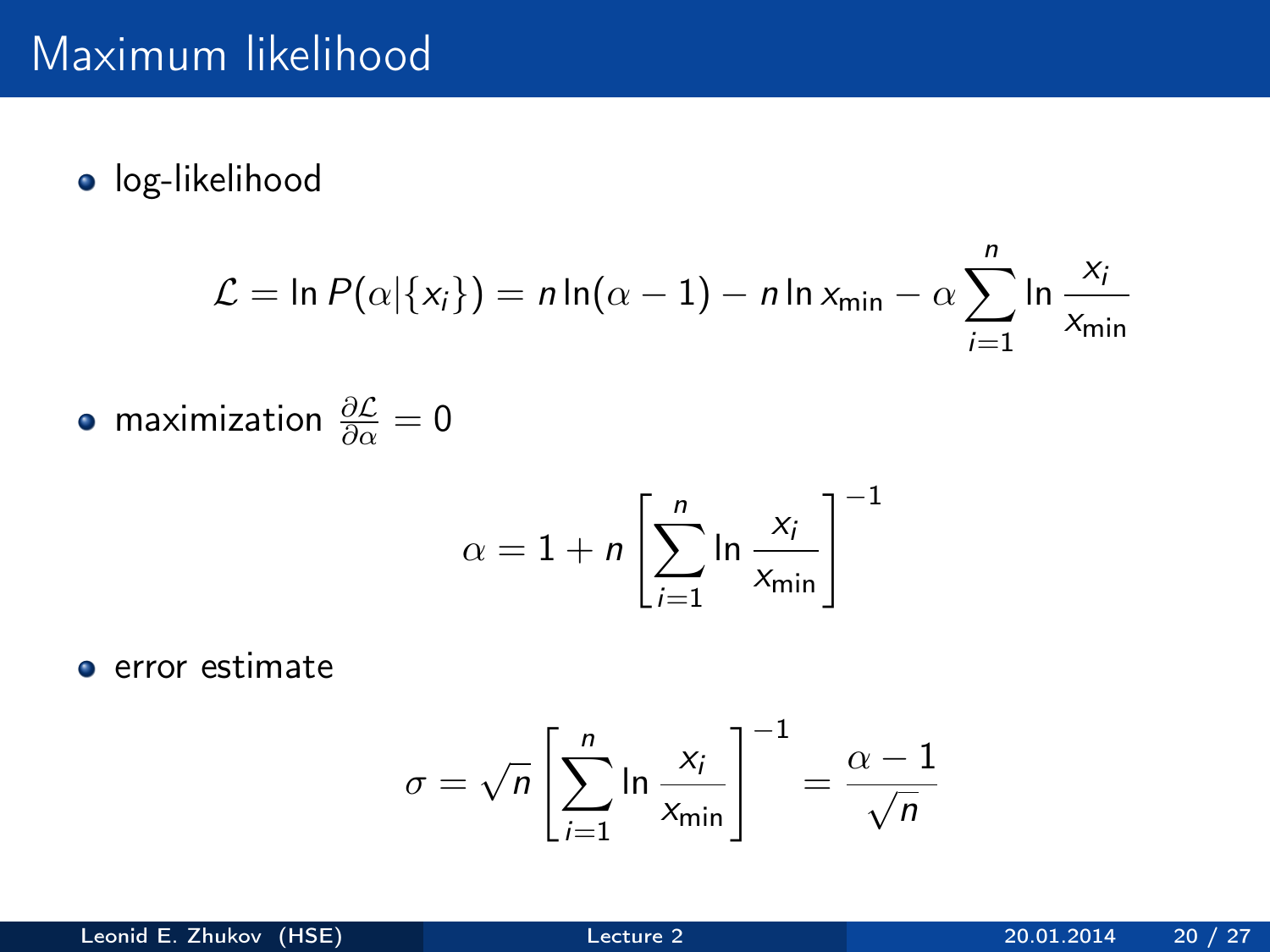• Kolmogorov-Smirnov test (compare model and experimental CDF)

$$
D = \max_{x} |F(x|\alpha, x_{min}) - F_{exp}|
$$



Clauset et.al, 2009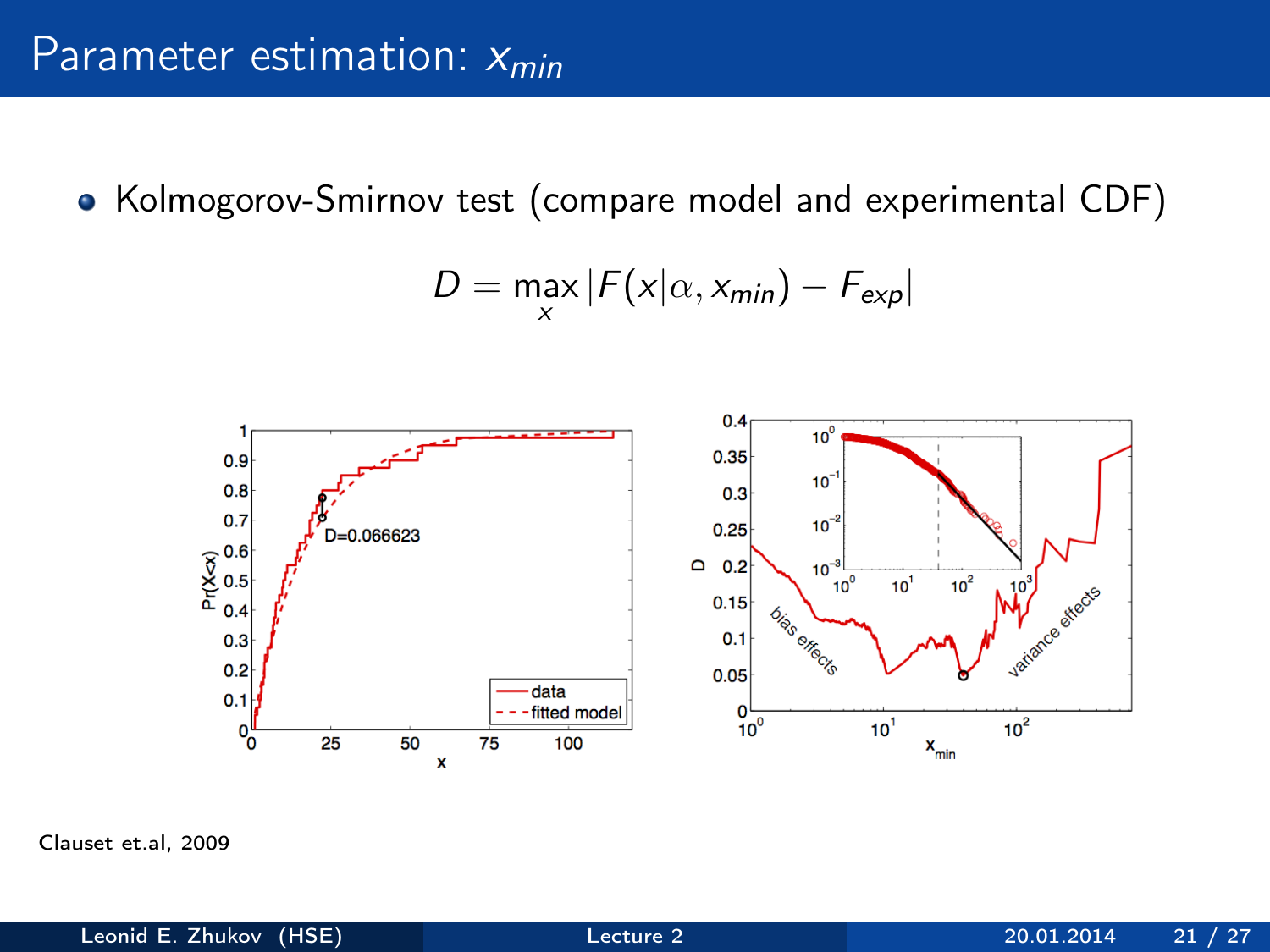## Empirical models



Clauset et.al, 2009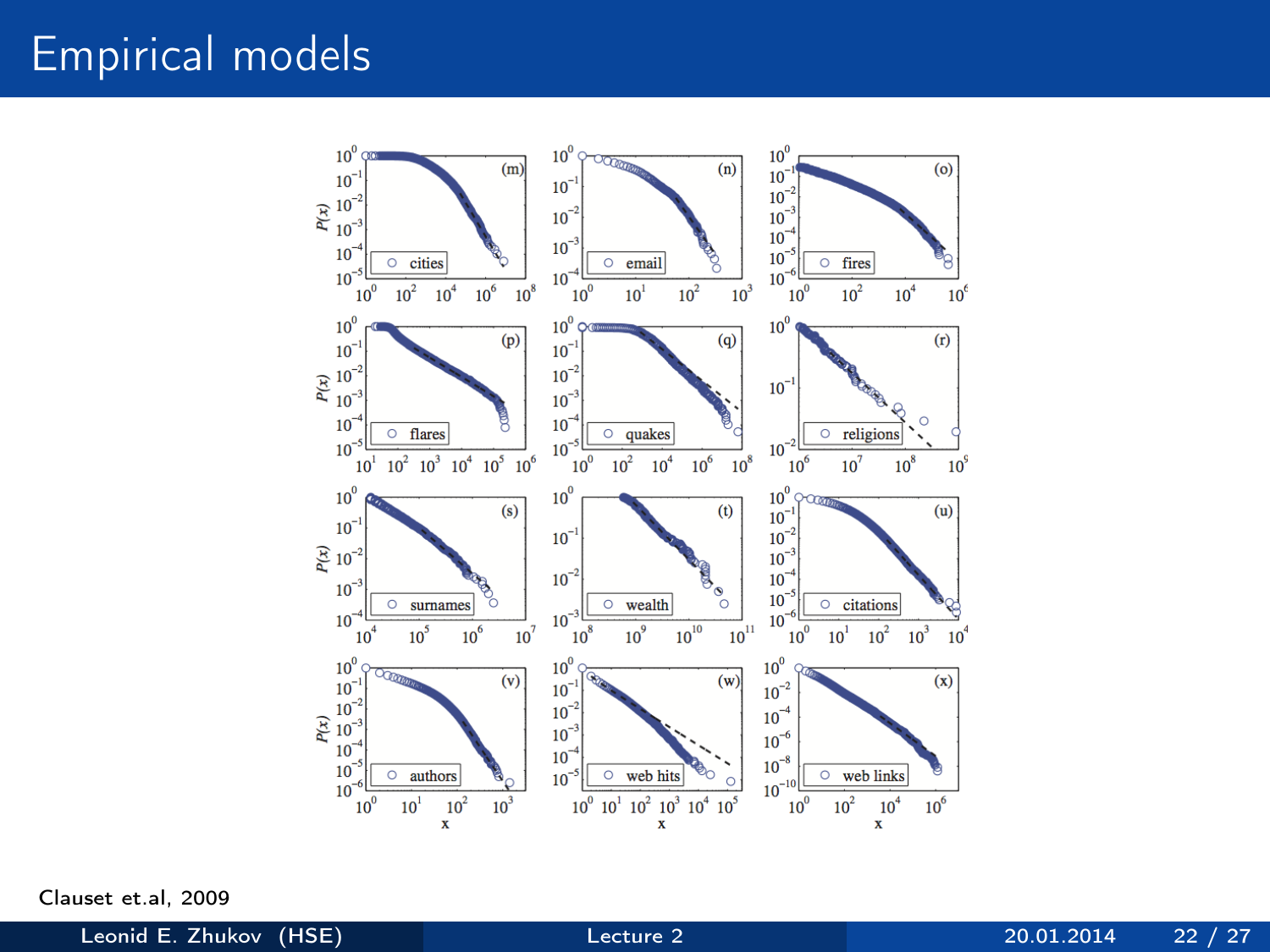# Example

Word count:

6187267 the

4239632 be

3093444 of

2687863 and

2186369 a

1924315 in

1620850 to

........

801 incredibly

801 historically

801 decision-making

800 wildly

800 reformer

800 quantum

800 considering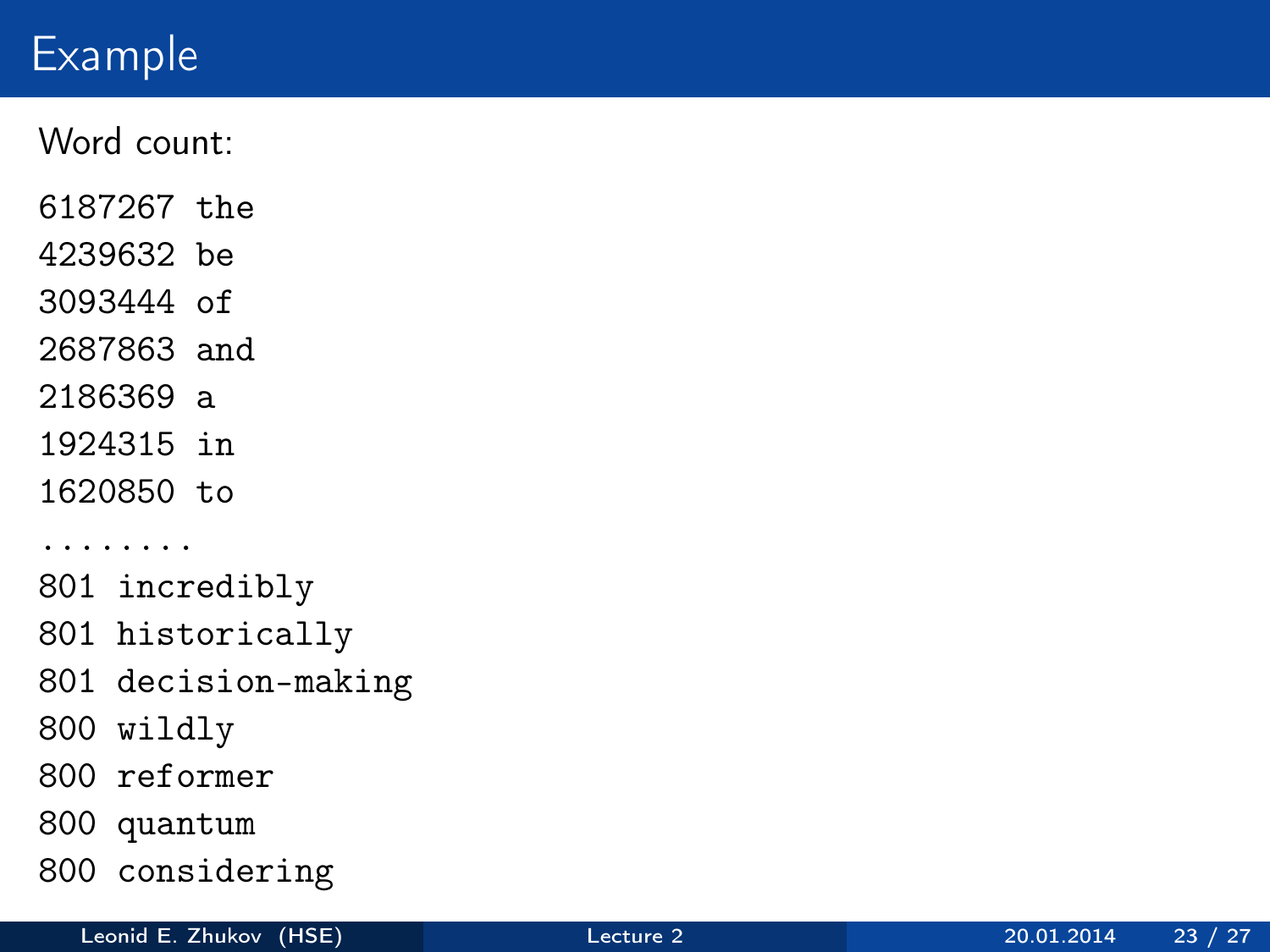Histogram (PDF)

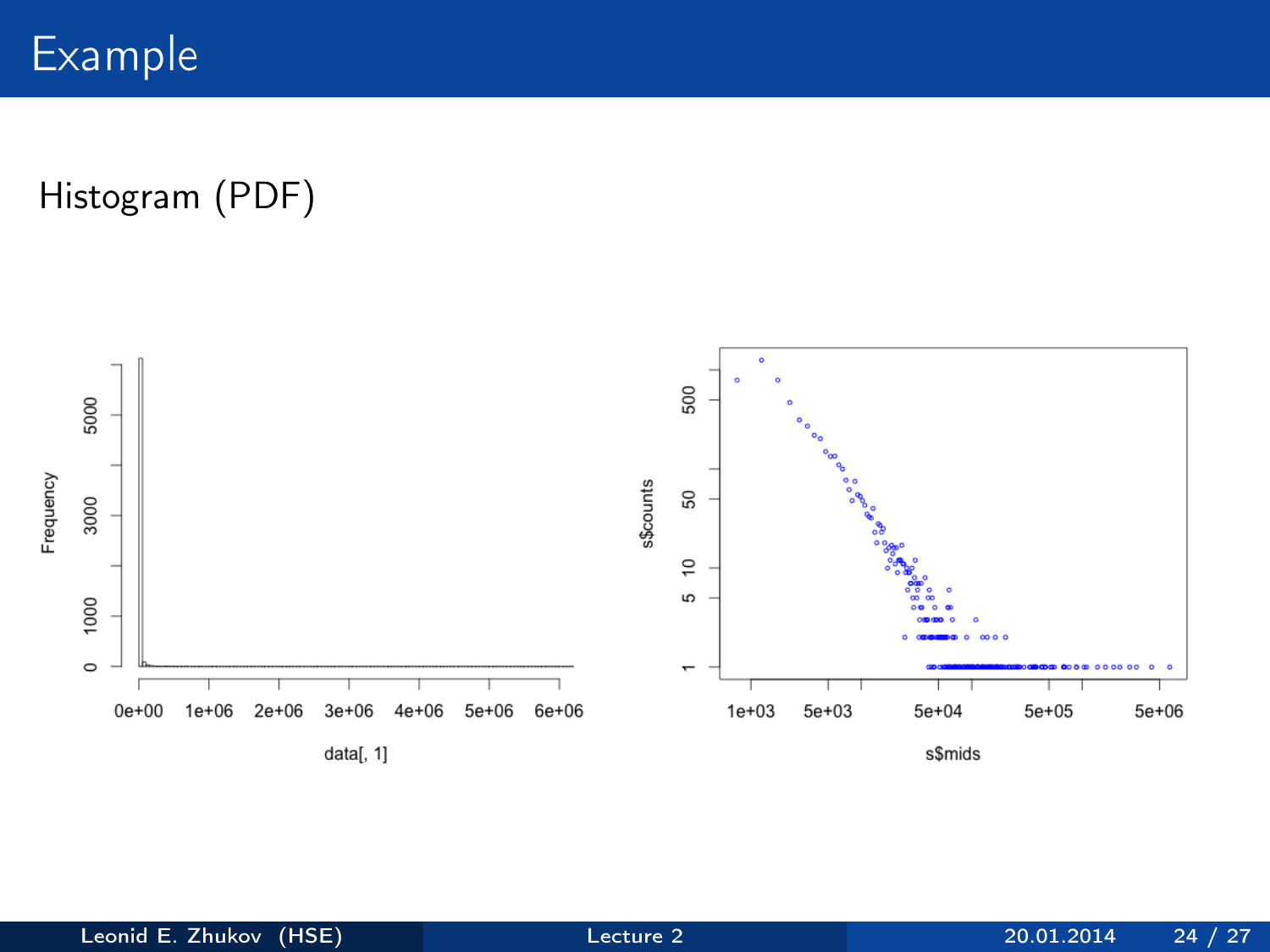Example

CDF and cCDF

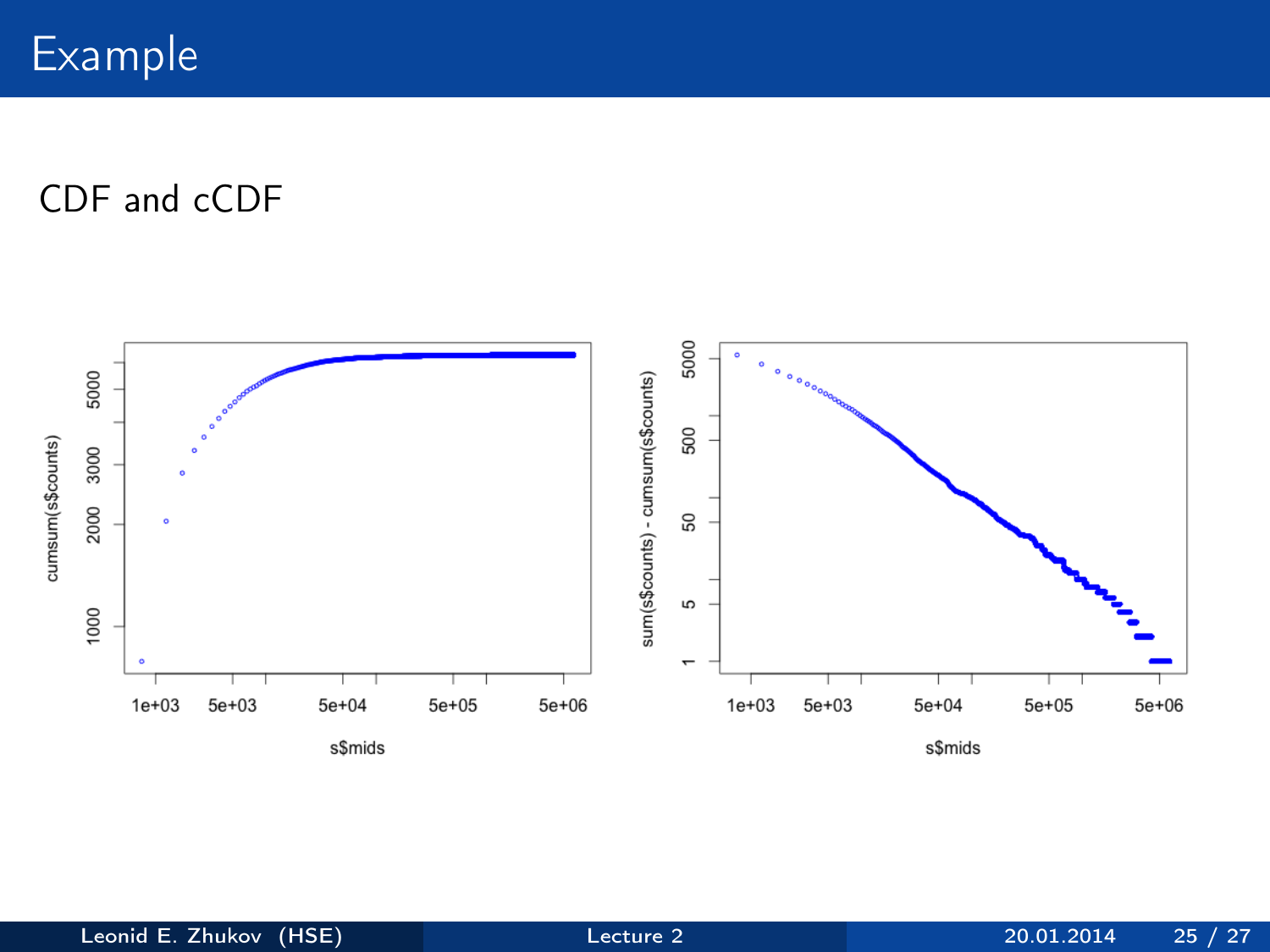## Example

Rank-Frequency plot